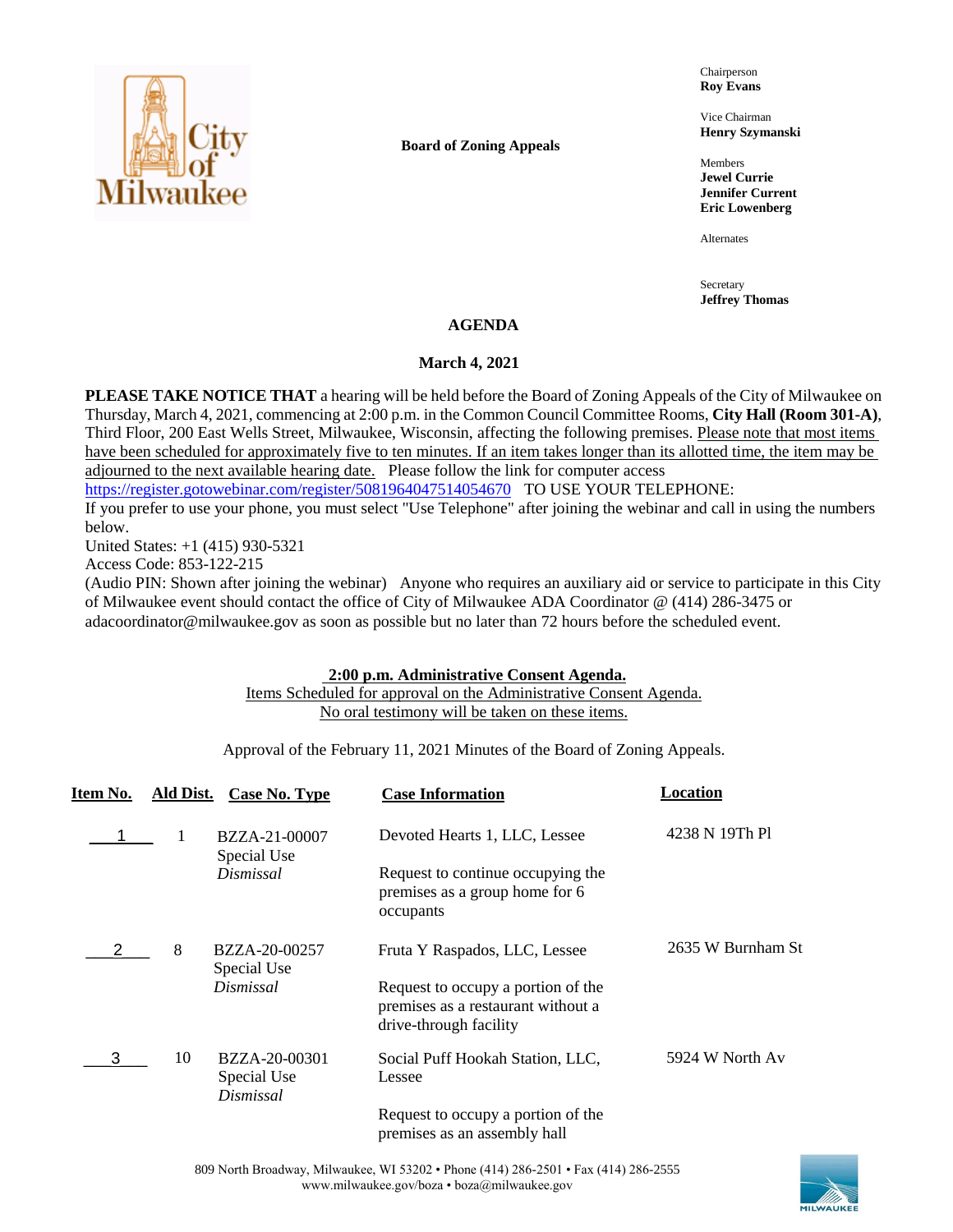|  |                                  | Board of Zoning Appeals, Hearing on Thursday, March 4, 2021 |          |
|--|----------------------------------|-------------------------------------------------------------|----------|
|  | Item No. Ald Dist. Case No. Type | <b>Case Information</b>                                     | Location |

**2:00 p.m. Consent Agenda.**

Items Scheduled for approval on the Consent Agenda.

No oral testimony will be taken on these items.

*If there are any objections to these approvals, please make them known to the Board office in writing at least 24 hours prior to the time of the hearing. If written objections to these approvals are received, the item will not be approved and will be held for a public hearing to allow additional testimony.*

| 4 | 15 | BZZA-21-00015<br><b>Dimensional Variance</b> | Wellness Commons, LLC,<br>Property Owner                                                                                                                              | 1609 W North Av    |
|---|----|----------------------------------------------|-----------------------------------------------------------------------------------------------------------------------------------------------------------------------|--------------------|
|   |    |                                              | Request to allow free-standing sign that<br>exceeds the maximum allowed display<br>area                                                                               |                    |
| 5 | 15 | BZZA-21-00016<br><b>Dimensional Variance</b> | Milwaukee Rescue Mission,<br><b>Property Owner</b><br>Request to allow a wall sign that exceeds<br>the maximum allowed number of wall<br>signs per principal building | 1530 W Center St   |
| 6 | 10 | BZZA-21-00028<br>Special Use                 | Appleton Avenue Labs, LLC, Lessee<br>Request to occupy the premises as a<br>medical research laboratory                                                               | 6914 W Appleton Av |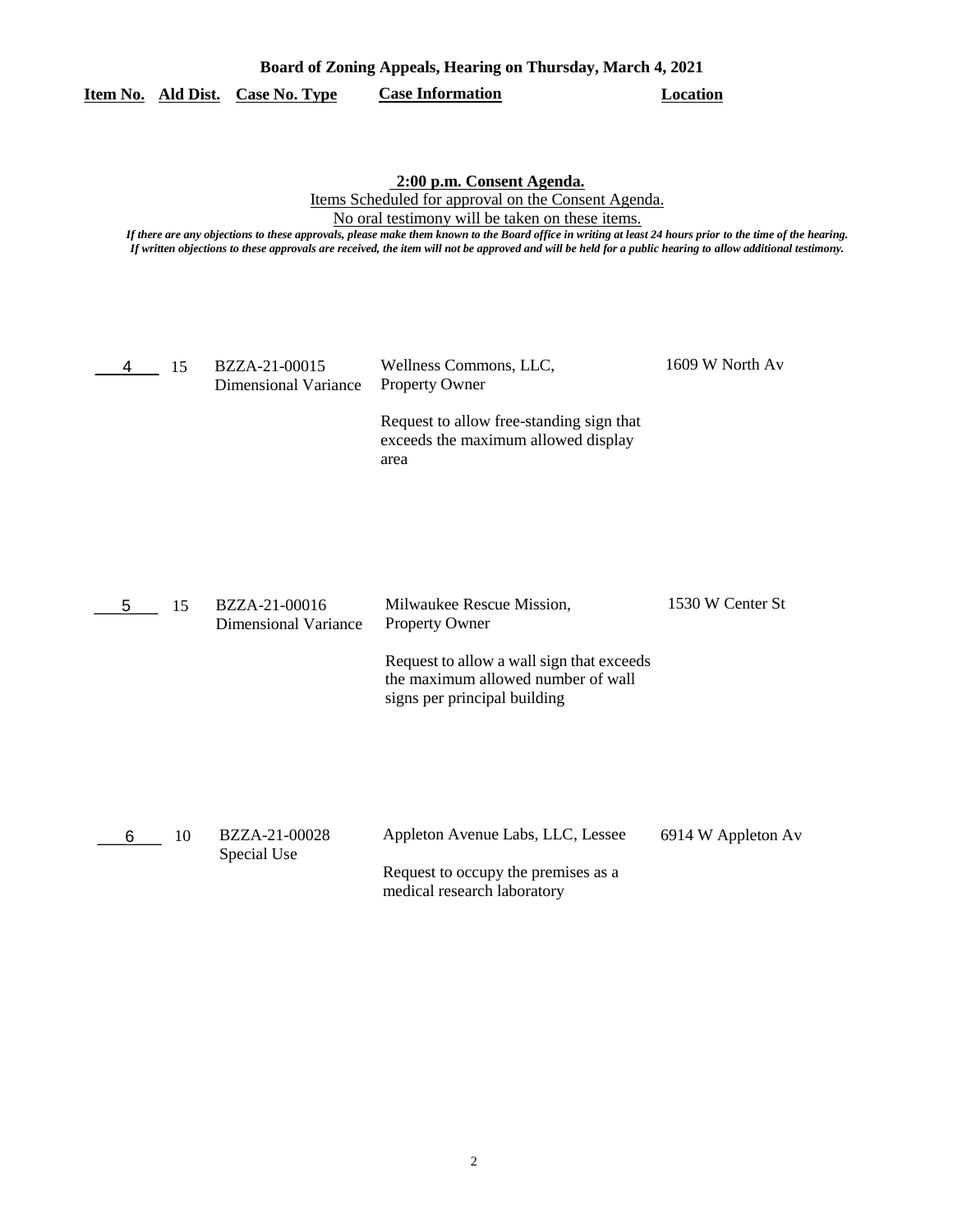| Board of Zoning Appeals, Hearing on Thursday, March 4, 2021 |   |                                              |                                                                                                                                                                                                                                                                                                                                                                                                                                                                          |                    |  |
|-------------------------------------------------------------|---|----------------------------------------------|--------------------------------------------------------------------------------------------------------------------------------------------------------------------------------------------------------------------------------------------------------------------------------------------------------------------------------------------------------------------------------------------------------------------------------------------------------------------------|--------------------|--|
| <u>Item No. Ald Dist.</u>                                   |   | <b>Case No. Type</b>                         | <b>Case Information</b>                                                                                                                                                                                                                                                                                                                                                                                                                                                  | <b>Location</b>    |  |
|                                                             |   |                                              | 2:00 p.m. Consent Agenda (continued)<br>Items Scheduled for approval on the Consent Agenda.<br>No oral testimony will be taken on these items.<br>If there are any objections to these approvals, please make them known to the Board office in writing at least 24 hours prior to the time of the hearing.<br>If written objections to these approvals are received, the item will not be approved and will be held for a public hearing to allow additional testimony. |                    |  |
| 7                                                           | 1 | BZZA-21-00006<br>Special Use                 | <b>Community Relations- Social</b><br>Development Commission, Property<br>Owner<br>Request to occupy the premises as a<br>social service facility                                                                                                                                                                                                                                                                                                                        | 6848 N Teutonia Av |  |
| 8                                                           | 3 | BZZA-21-00001<br>Special Use                 | Jonathan Moberg, Property Owner<br>Request to continue occupying the<br>premises as a contractor's yard                                                                                                                                                                                                                                                                                                                                                                  | 3477 N Weil St     |  |
| 9                                                           | 3 | BZZA-21-00022<br><b>Dimensional Variance</b> | Ted Loehrke and Sheila Hanson,<br><b>Property Owner</b><br>Request to construct an addition to the<br>existing garage (non-conforming)                                                                                                                                                                                                                                                                                                                                   | 2331 E Newberry Bl |  |
| 10                                                          | 4 | BZZA-21-00027<br><b>Dimensional Variance</b> | Messmer Schools, Property Owner<br>Request to erect a free-standing sign that<br>exceeds the maximum allowed display<br>area and maximum allowed height                                                                                                                                                                                                                                                                                                                  | 514 N 31St St      |  |
| 11                                                          | 5 | BZZA-21-00026<br><b>Dimensional Variance</b> | Rodney Ugent and Lori Nashban,<br><b>Property Owner</b><br>Request to erect a wall sign that exceeds<br>the maximum allowed display area                                                                                                                                                                                                                                                                                                                                 | 8333 W Capitol Dr  |  |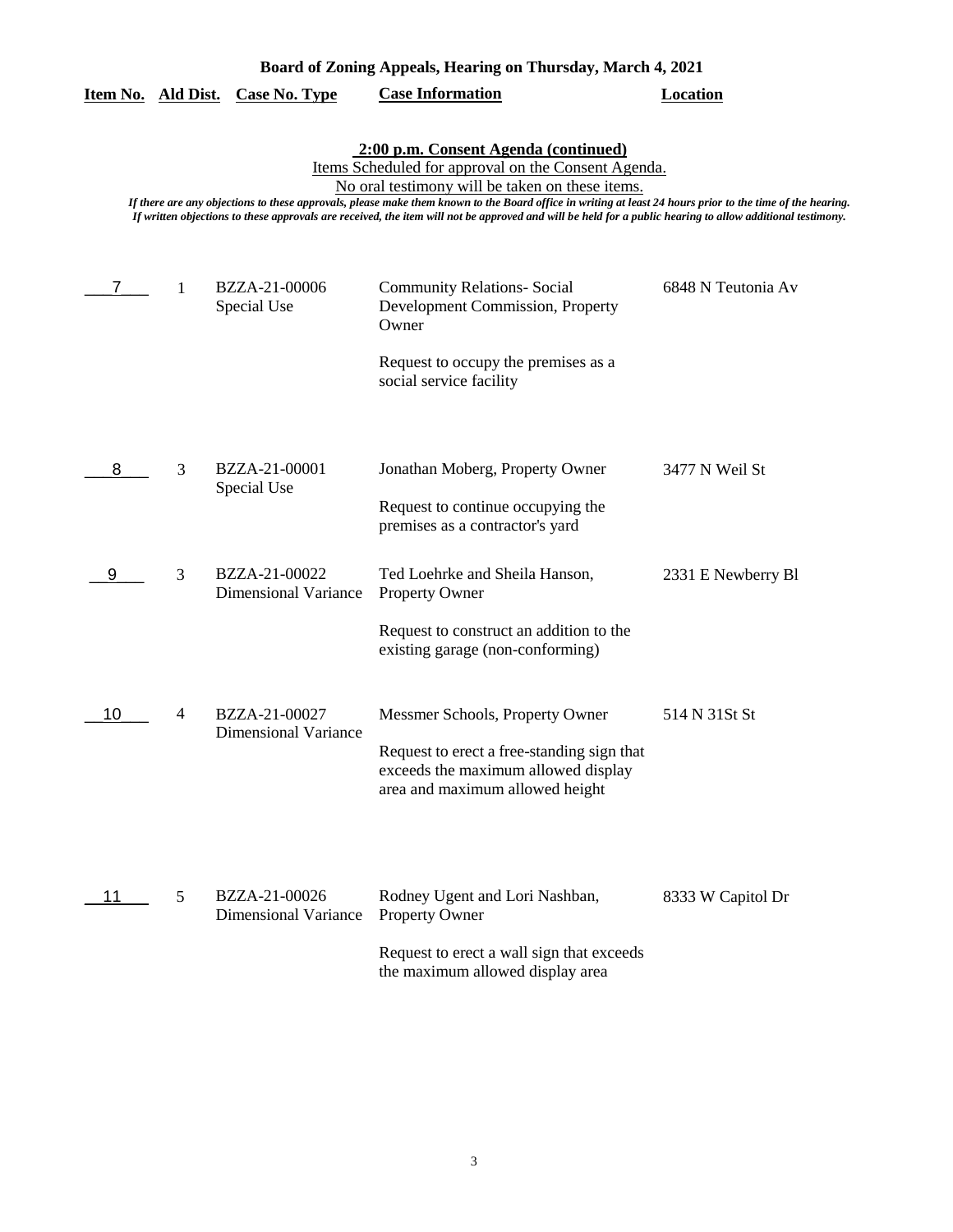| Board of Zoning Appeals, Hearing on Thursday, March 4, 2021 |   |                                              |                                                                                                                                                                                                                                                                                                                                                                                                                                                                          |                    |
|-------------------------------------------------------------|---|----------------------------------------------|--------------------------------------------------------------------------------------------------------------------------------------------------------------------------------------------------------------------------------------------------------------------------------------------------------------------------------------------------------------------------------------------------------------------------------------------------------------------------|--------------------|
| Item No. Ald Dist.                                          |   | <b>Case No. Type</b>                         | <b>Case Information</b>                                                                                                                                                                                                                                                                                                                                                                                                                                                  | <b>Location</b>    |
|                                                             |   |                                              | 2:00 p.m. Consent Agenda (continued)<br>Items Scheduled for approval on the Consent Agenda.<br>No oral testimony will be taken on these items.<br>If there are any objections to these approvals, please make them known to the Board office in writing at least 24 hours prior to the time of the hearing.<br>If written objections to these approvals are received, the item will not be approved and will be held for a public hearing to allow additional testimony. |                    |
| 12                                                          | 6 | BZZA-21-00023<br>Special Use                 | Riverworks Development Corporation,<br><b>Property Owner</b><br>Request to occupy a portion of the<br>premises as a social service facility                                                                                                                                                                                                                                                                                                                              | 518 E Concordia Av |
| 13                                                          | 6 | BZZA-21-00024<br><b>Dimensional Variance</b> | Milton and Sarah Hwang,<br><b>Property Owner</b><br>Request to construct a single-family<br>dwelling that exceeds the maximum<br>allowed front setback                                                                                                                                                                                                                                                                                                                   | 2217 N Booth St    |
| 14                                                          | 7 | BZZA-21-00021<br>Special Use                 | Bridgeman Foods II, LLC, Lessee<br>Request to continue occupying the<br>premises as a restaurant with a<br>drive-through facility                                                                                                                                                                                                                                                                                                                                        | 2725 W Capitol Dr  |
| 15                                                          | 9 | BZZA-21-00019<br>Special Use                 | Pomp's Tire Service, Inc., Lessee<br>Request to continue occupying the<br>premises as a light motor vehicle repair<br>facility (this is a new operator)                                                                                                                                                                                                                                                                                                                  | 10525 W Donges Ct  |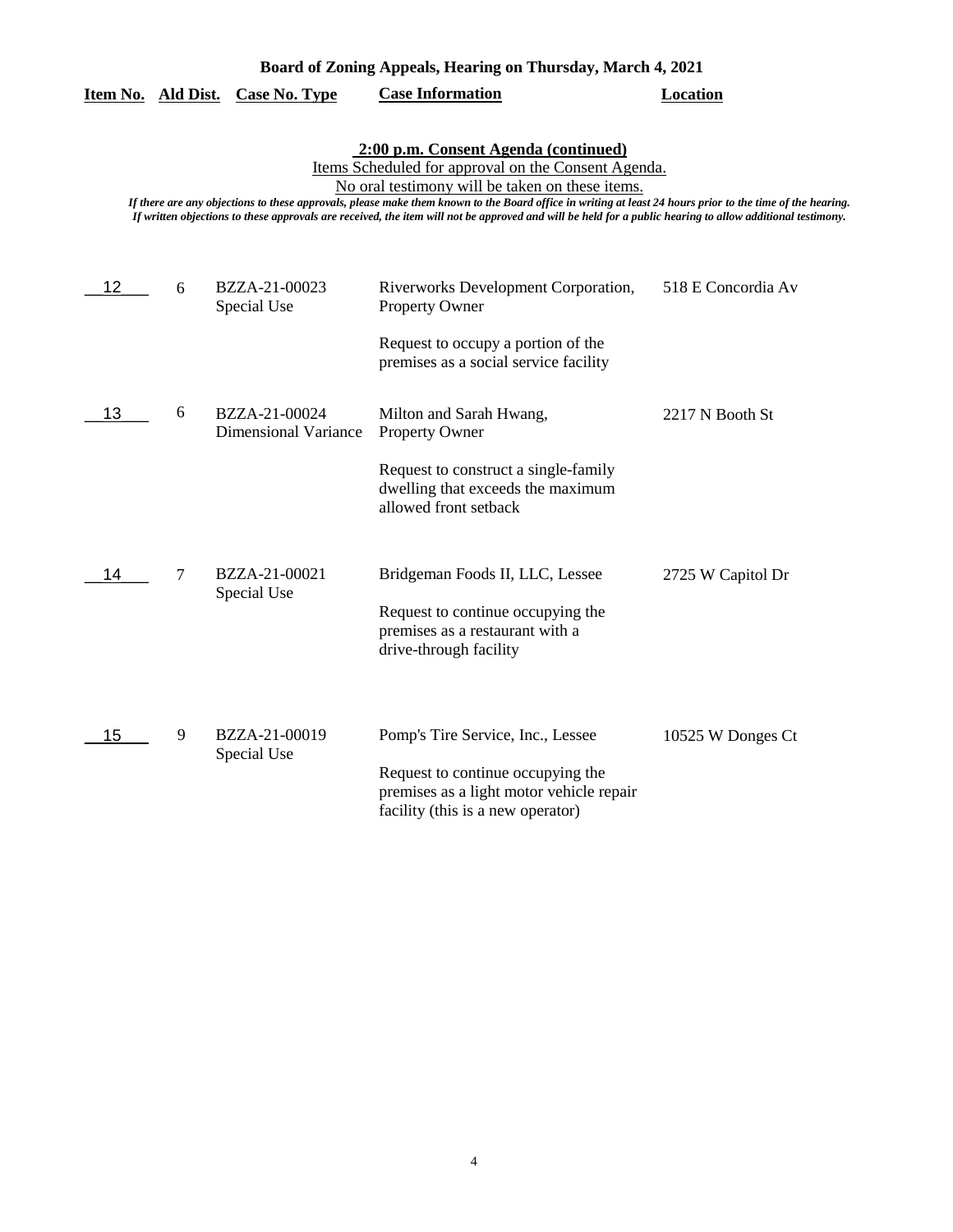| Board of Zoning Appeals, Hearing on Thursday, March 4, 2021 |    |                                                              |                                                                                                                                                                                                                                                                                                                                                                                                        |                 |  |
|-------------------------------------------------------------|----|--------------------------------------------------------------|--------------------------------------------------------------------------------------------------------------------------------------------------------------------------------------------------------------------------------------------------------------------------------------------------------------------------------------------------------------------------------------------------------|-----------------|--|
| Item No. Ald Dist.                                          |    | <b>Case No. Type</b>                                         | <b>Case Information</b>                                                                                                                                                                                                                                                                                                                                                                                | <b>Location</b> |  |
|                                                             |    |                                                              | 2:15 p.m. Public Hearings.<br>Please note that each item scheduled for a public hearing has been scheduled for approximately five to ten minutes.<br>If an item takes longer than its allotted time, the item may be adjourned to the next available hearing date.                                                                                                                                     |                 |  |
| 16                                                          | 12 | BZZA-20-00326<br>Special Use,<br><b>Dimensional Variance</b> | Dominie Chiovari, Property Owner<br>Request to construct a laundromat with<br>an accessory use parking lot that is<br>located between the street façade<br>of a principal building and a street lot<br>line, exceeds the maximum allowed<br>number of parking spaces, exceeds the<br>maximum allowed front setback, and<br>exceeds the maximum allowed concrete<br>block on the street-facing frontage | 1931 S 14Th St  |  |
| 17                                                          | 15 | BZZA-20-00339<br>Use Variance                                | The Learning Playhouse, LLC, Lessee<br>Request to occupy the premises as a 24<br>hour day care center for 27 children per<br>shift infant - 12 years of age, operating<br>Sunday - Saturday                                                                                                                                                                                                            | 1923 N 12Th St  |  |
| 18                                                          | 15 | BZZA-20-00351<br>Special Use                                 | Courtney Peterson, Lessee<br>Request to occupy a portion of the<br>premises as a restaurant without a<br>drive-through facility, and continue<br>occupying the premises as a general<br>retail establishment (this is a new<br>operator)                                                                                                                                                               | 2801 N 20Th St  |  |
| 19                                                          | 15 | BZZA-21-00005<br>Special Use                                 | Love Play Learn, LLC, Lessee<br>Request to occupy a portion of the<br>premises as a 24 hour day care center for<br>27 children per shift infant to 12 years of<br>age, operating Monday-Sunday                                                                                                                                                                                                         | 2222 N 14Th St  |  |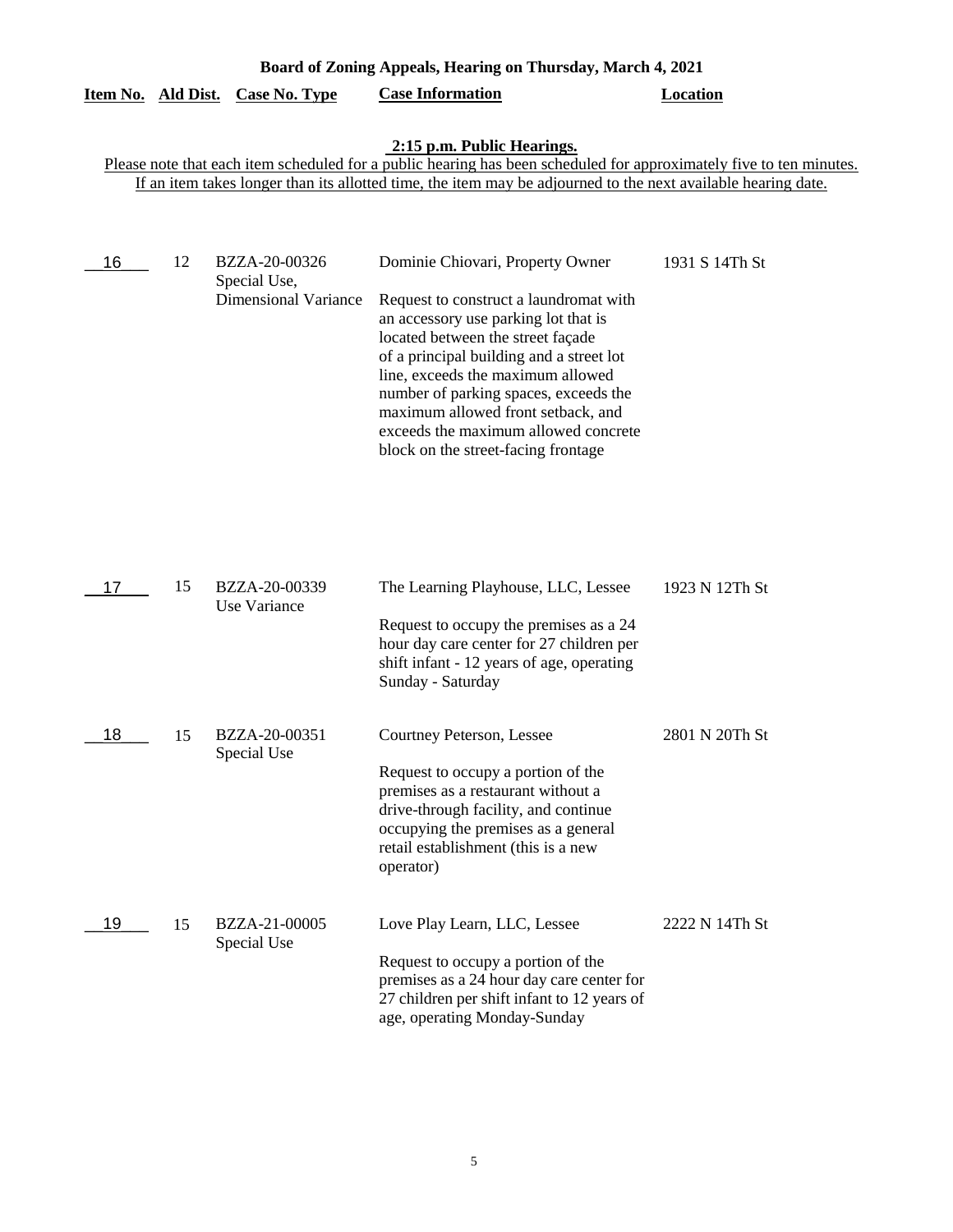|    |                |                                  | Board of Zoning Appeals, Hearing on Thursday, March 4, 2021                                                                                                                                                                                                                                                                                                                              |                          |
|----|----------------|----------------------------------|------------------------------------------------------------------------------------------------------------------------------------------------------------------------------------------------------------------------------------------------------------------------------------------------------------------------------------------------------------------------------------------|--------------------------|
|    |                | Item No. Ald Dist. Case No. Type | <b>Case Information</b>                                                                                                                                                                                                                                                                                                                                                                  | <b>Location</b>          |
|    |                |                                  | 3:00 p.m. Public Hearings.<br>Please note that each item scheduled for a public hearing has been scheduled for approximately five to ten minutes.<br>If an item takes longer than its allotted time, the item may be adjourned to the next available hearing date.                                                                                                                       |                          |
| 20 | $\overline{2}$ | BZZA-20-00325<br>Special Use     | Michelle's Motherly Hands Childcare,<br>LLC, Lessee<br>Request to continue occupying a portion<br>of the premises as a day care center for<br>35 children per shift 2 years old to 5<br>years 11 months of age, operating<br>Monday - Friday from 6:30 a.m. - 6:00<br>p.m. (this is a new operator)                                                                                      | 6435 W Capitol Dr        |
| 21 | $\overline{2}$ | BZZA-21-00003<br>Special Use     | Sheryl Elliott-Lewis DBA Campion<br>Learning Center, Lessee<br>Request to increase the number of<br>children per shift from 40 to 49, increase<br>the days of operation from<br>Monday - Friday to Sunday - Saturday,<br>and continue occupying the premises as<br>a day care center for children infant - 13<br>years of age operating 6:00<br>a.m. - midnight (this is a new operator) | 7418 W Hampton Av        |
| 22 | 2              | BZZA-21-00013<br>Special Use     | TARUNPREET, LLC, Property Owner<br>Request to continue occupying the<br>premises as a motor vehicle filling<br>station (this is a new operator)                                                                                                                                                                                                                                          | 6366 N 76Th St           |
| 23 | $\overline{4}$ | BZZA-20-00255<br>Special Use     | TNSH Landlord, LLC, Lessee<br>Request to continue occupying the<br>premises as principal use parking lot<br>(use in conjunction with 749 N. 2nd St.<br>and 215 W. Wells St.) (this is a new<br>operator)                                                                                                                                                                                 | 738 N Old World Third St |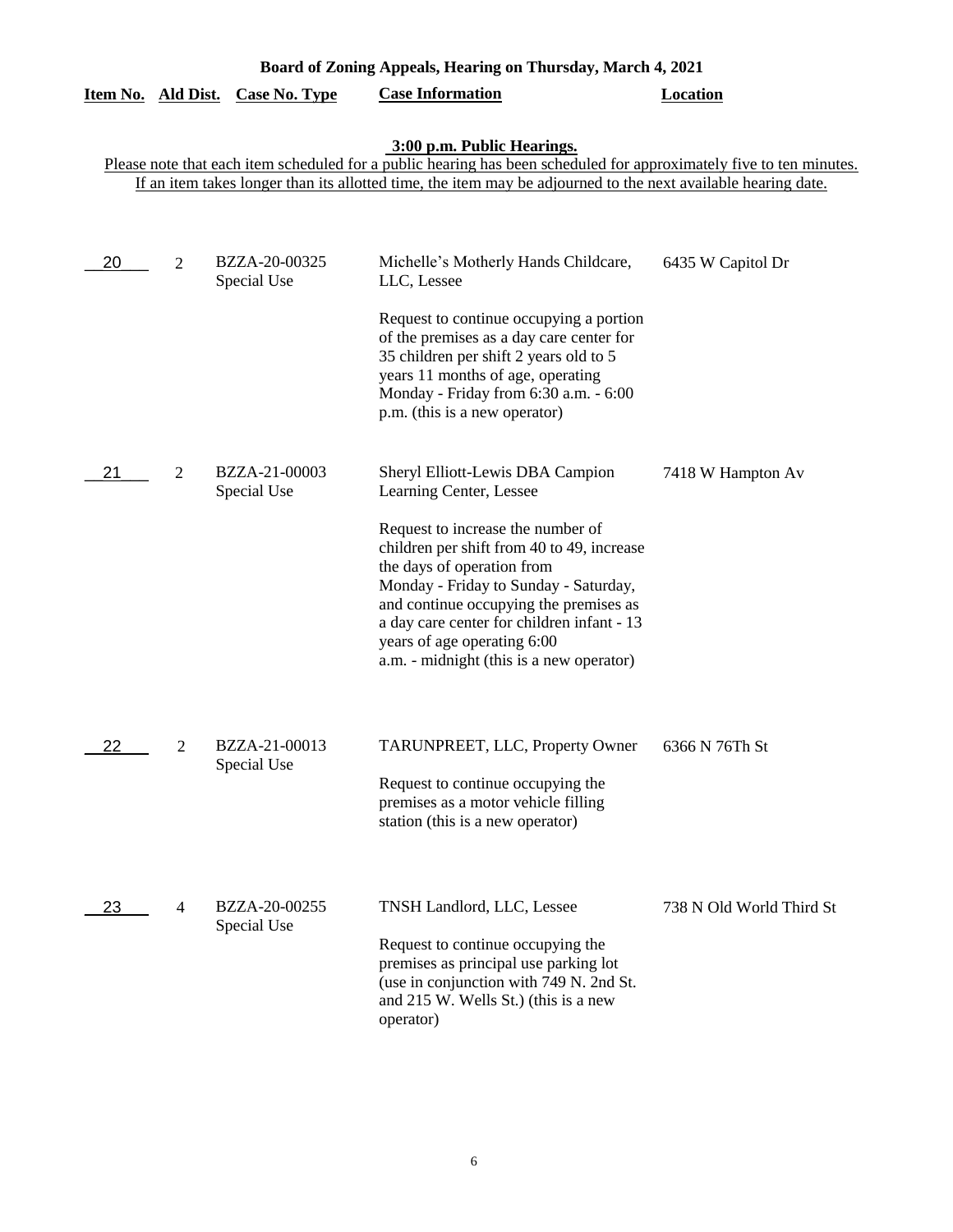| Board of Zoning Appeals, Hearing on Thursday, March 4, 2021 |                |                                  |                                                                                                                                                                                                                                                                               |                |
|-------------------------------------------------------------|----------------|----------------------------------|-------------------------------------------------------------------------------------------------------------------------------------------------------------------------------------------------------------------------------------------------------------------------------|----------------|
|                                                             |                | Item No. Ald Dist. Case No. Type | <b>Case Information</b>                                                                                                                                                                                                                                                       | Location       |
|                                                             |                |                                  | 3:00 p.m. Public Hearings (continued)<br>Please note that each item scheduled for a public hearing has been scheduled for approximately five to ten minutes.<br>If an item takes longer than its allotted time, the item may be adjourned to the next available hearing date. |                |
| 24                                                          | $\overline{4}$ | BZZA-20-00256<br>Special Use     | TNSH Landlord, LLC, Lessee<br>Request to continue occupying the<br>premises as a principal use parking lot<br>(use in conjunction with 749 N. 2nd St.)<br>and 738 N. Old World Third St.) (this is<br>a new operator)                                                         | 215 W Wells St |
| 25                                                          | $\overline{4}$ | BZZA-20-00317<br>Special Use     | TNSH Landlord, LLC, Lessee<br>Request to continue occupying the<br>premises as a principal use parking lot<br>(use in conjunction with 215 W. Wells<br>St. and 738 N. Old World Third St.) (this<br>is a new operator)                                                        | 749 N 2Nd St   |

### **3:45 p.m. Public Hearings.**

Please note that each item scheduled for a public hearing has been scheduled for approximately five to ten minutes. If an item takes longer than its allotted time, the item may be adjourned to the next available hearing date.

| 26 | 6 | BZZA-20-00298<br>Special Use | Nstantly Towing, LLC, Lessee<br>Request to occupy a portion of the<br>premises as a ground transportation<br>service                                                          | 632 E Center St   |
|----|---|------------------------------|-------------------------------------------------------------------------------------------------------------------------------------------------------------------------------|-------------------|
| 27 | 8 | BZZA-20-00345<br>Special Use | Brian Bohmann dba Huebner<br>Automotive, Property Owner<br>Request to occupy a portion of the<br>premises as a light motor vehicle repair<br>facility                         | 2514 S 30Th St    |
| 28 | 8 | BZZA-21-00012<br>Special Use | Direct Auto Sales, Inc., Lessee<br>Request to add a light motor vehicle<br>repair facility, and continue occupying<br>the premises as a light motor vehicle<br>sales facility | 2831 W Burnham St |